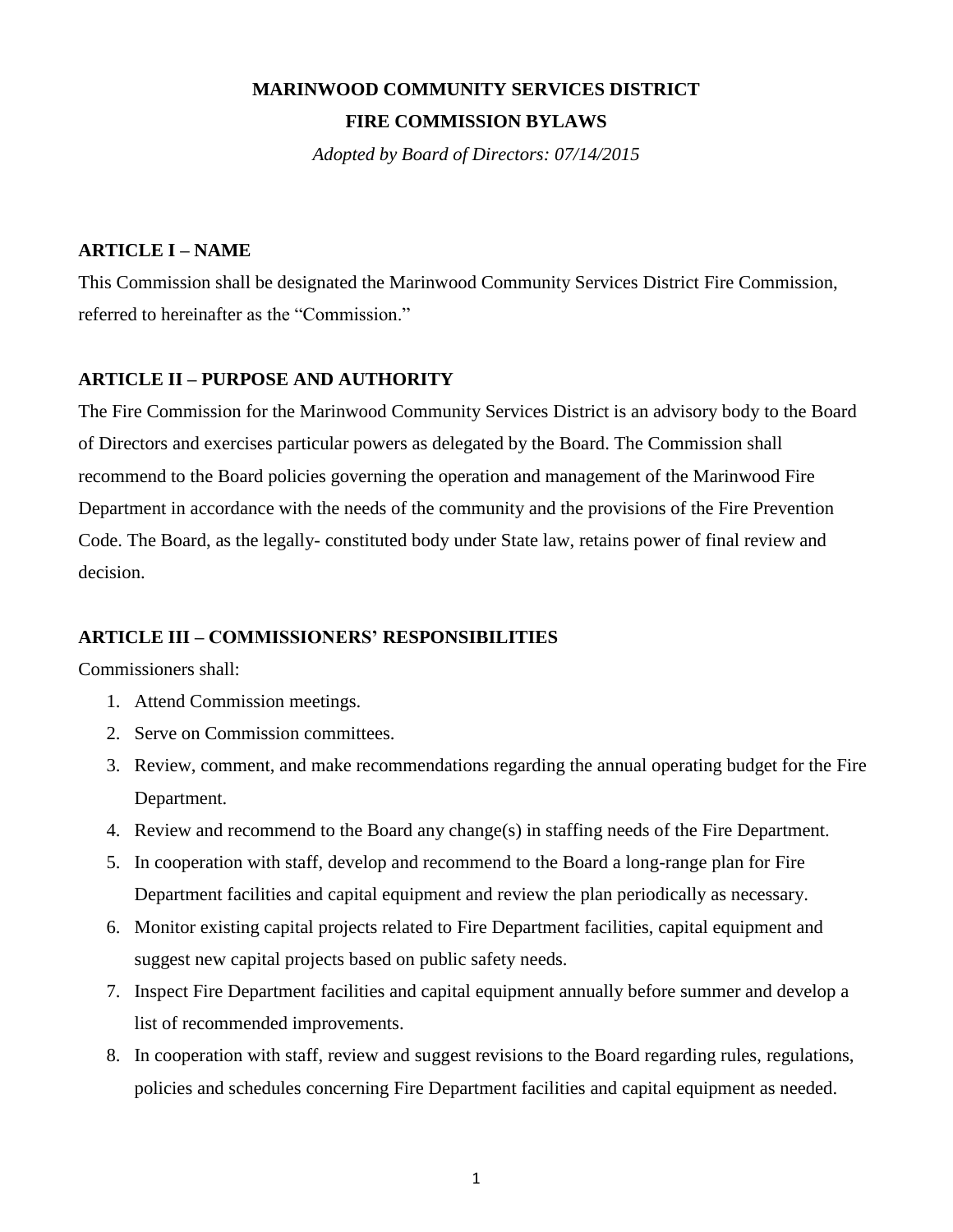- 9. Review monthly reports from staff concerning the general operations, functions and activities of the Fire Department.
- 10. Review the relationship of the Fire Department with other governmental agencies and private entities concerning topics which the Commission feels present a true and pressing need for the District's fire service, such as contracts with other agencies, mutual aid agreements, and expanded service to new areas.
- 11. Focus public attention upon the need, including associated resources needed, for adequate fire prevention, fire protection, emergency medical, and other emergency services for the residents of the community and areas served by the Marinwood Fire Department.
- 12. Assist in promoting the Marinwood Fire Department Volunteers and to review the volunteer program periodically.
- 13. Assist the Fire Chief in establishing general policies and procedures in respect to the operation of the Fire Department, subject to board approval.
- 14. Review periodically and recommend amendments to the rules and regulations, policies and procedures, schedules and guidelines and to make minor changes or additions in consultation with the Fire Chief, subject to Board approval.
- 15. Recommend to the Fire Chief and the Board action concerning amendments to the fire prevention code, building standards, and ordinances which pertain to the prevention of fires within the community.
- 16. Perform other such duties as may be directed by the Board.

# **ARTICLE IV – STRUCTURE**

#### **A. MEMBERSHIP**

The members of the Commission individually, "member" or "Commissioner", collectively "members" or "Commissioners" shall consist of five regular members and two alternate members. Four regular members along with one alternate shall be residents of the Marinwood Community Services District. One regular member along with one alternate shall be residents of County Service Area (CSA) 13. Commissioners serve without remuneration.

#### **B. APPOINTMENT TERMS AND PROCESS**

With the exception of CSA 13 representatives, Commissioners are appointed by the Board during its regular December board meeting for two-year terms beginning in January. CSA 13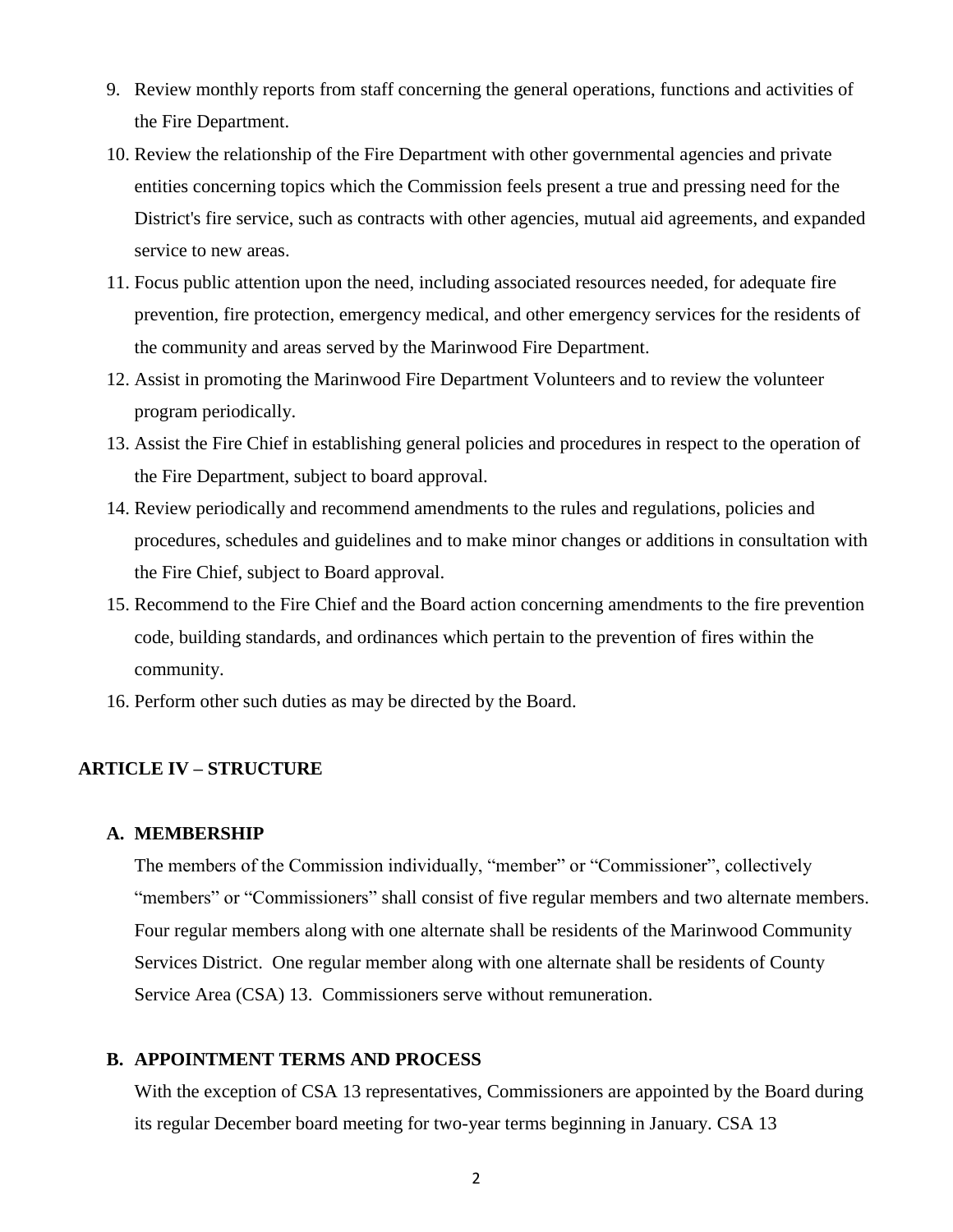representatives are appointed by the CSA 13 governing body. Three commissioners representing Marinwood shall be appointed for terms beginning in the same odd year. One other commissioner representing Marinwood along with a Marinwood alternate shall be appointed for terms beginning in the same even year. An alternate member shall vote only in the absence of the specific primary or regular commissioner. A spreadsheet listing commissioners' appointment terms shall be kept up to date by the District Manager and be available by request. There are no term limits for Commission members.

#### **C. VACANCY, RESIGNATIONS AND REMOVAL**

In the first week of October, District staff will post a notice of all upcoming commission vacancies on, at a minimum, District's website as well as utilize District email lists and neighborhood social media websites to encourage applications from the community. Notices will include general information about the Commission vacancy, including the specific term of the vacancy, as well as instructions on how to express interest in becoming an appointed Commissioner. Current Commission members whose terms are expiring may apply for reappointment following the same procedure.

Any appointed member may resign by giving written notice to the Board which shall be delivered to the District Manager's office or via Email to the District Manager. Commissioners shall be subject to removal by the affirmative vote of three members of the Board. Any such vacancy will trigger a notice of the vacancy within five business days. The current alternate commissioner may at that time apply for the vacated seat. The new appointee will serve the remainder of the vacated term.

Notwithstanding any other provision contained in these Bylaws, any vacancy in the office of Chairperson or any other elected position that occurs during the unexpired term of office shall be filled at the first regularly scheduled Commission meeting. The Commission shall take nominations from the floor to fill such a vacant position. The election of the officer to that position shall then be conducted by a roll call vote.

#### **D. CHAIRPERSON**

One regular Commission member shall be elected in January by the other Commissioners to the role of Chairperson of the Commission for a period of one year. The chairperson must have been appointed to the Commission for a period of no less than one year preceding election to the role of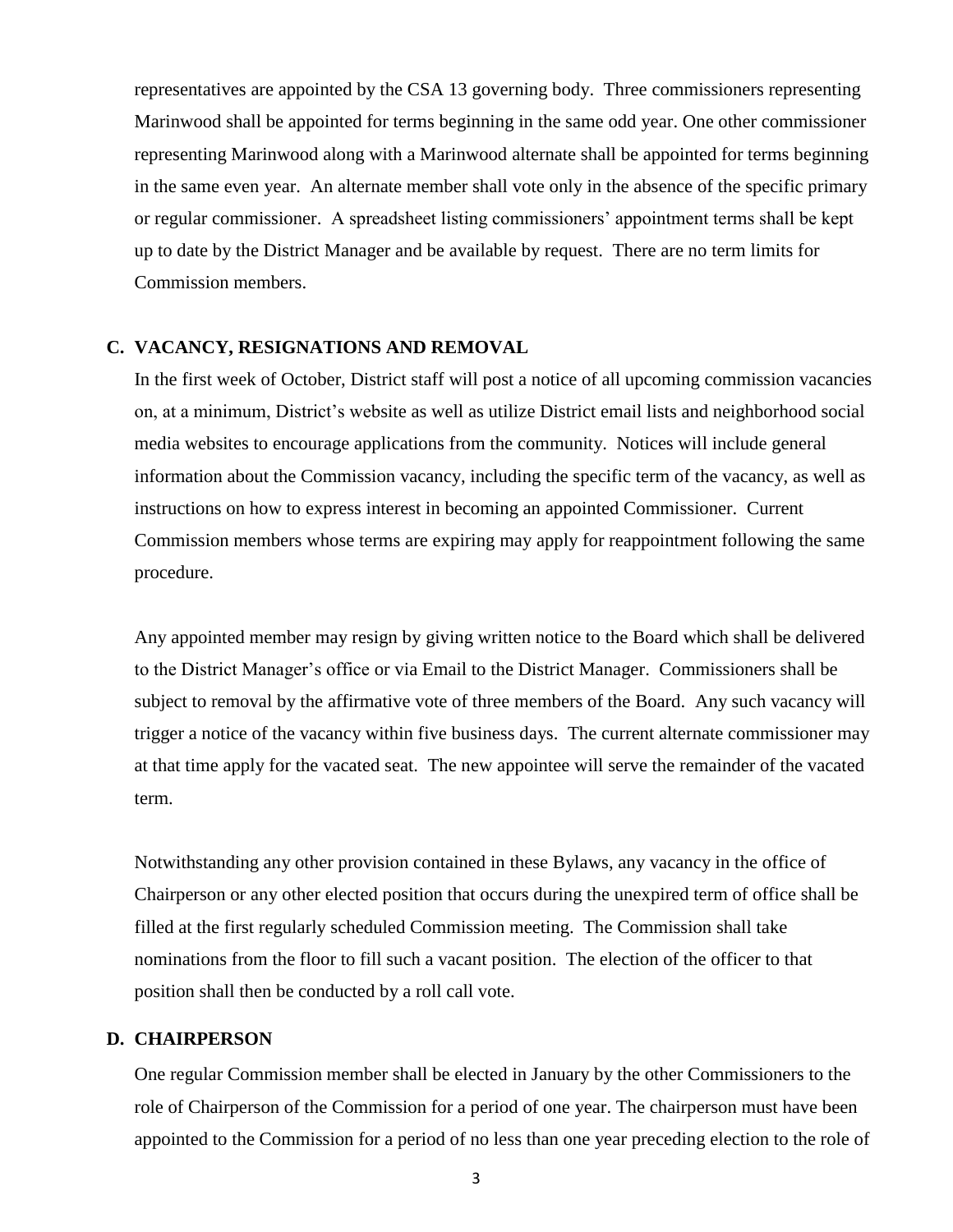chairperson. The chairperson can serve in this role consecutively if reelected by the members of the Commission. The Chairperson must be a resident of Marinwood.

## **1. DUTIES OF THE CHAIRPERSON**

- a. Preside over meetings of the Commission, utilizing and maintaining Rosenberg's Rules of Order.
- b. In cooperation with District staff, prepare and/or review agendas for Commission meetings.
- c. Attend Board meetings at least for the portion covering Commission matters and other portions the Chair may be asked to attend. Alternatively, designate another member of the Commission to attend should the Chair be unavailable.
- d. Report to the Board the actions and recommendations of the Commission to the extent needed to supplement the Commission's report.
- e. Welcome newly appointed Commissioners. Provide a copy of Commission Bylaws to each new Commissioner.
- f. Assign special duties and responsibilities to other members of the Commission.
- g. Form special committees as needed and appoint members to serve on the committee.
- h. Call special meetings if necessary to discuss extraordinary issues.
- i. Act as official spokesperson for the Commission.

## **E. VICE CHAIRPERSON**

One Commission member shall be elected in January by the other Commissioners to become the Vice Chairperson of the Commission for a period of one year. The position does not imply succession into the position of Chairperson. The Vice Chairperson can serve consecutively in this position if reelected by the members of the Commission.

## **1. DUTIES OF VICE CHAIRPERSON**

- a) Perform the duties of the Chairperson in the absence of the Chairperson
- b) Serve in such capacities as may be assigned by the Chairperson

If the Chairperson and Vice Chairperson of the Commission are both absent, the remaining members present shall select one of themselves to act as chairperson of the meeting.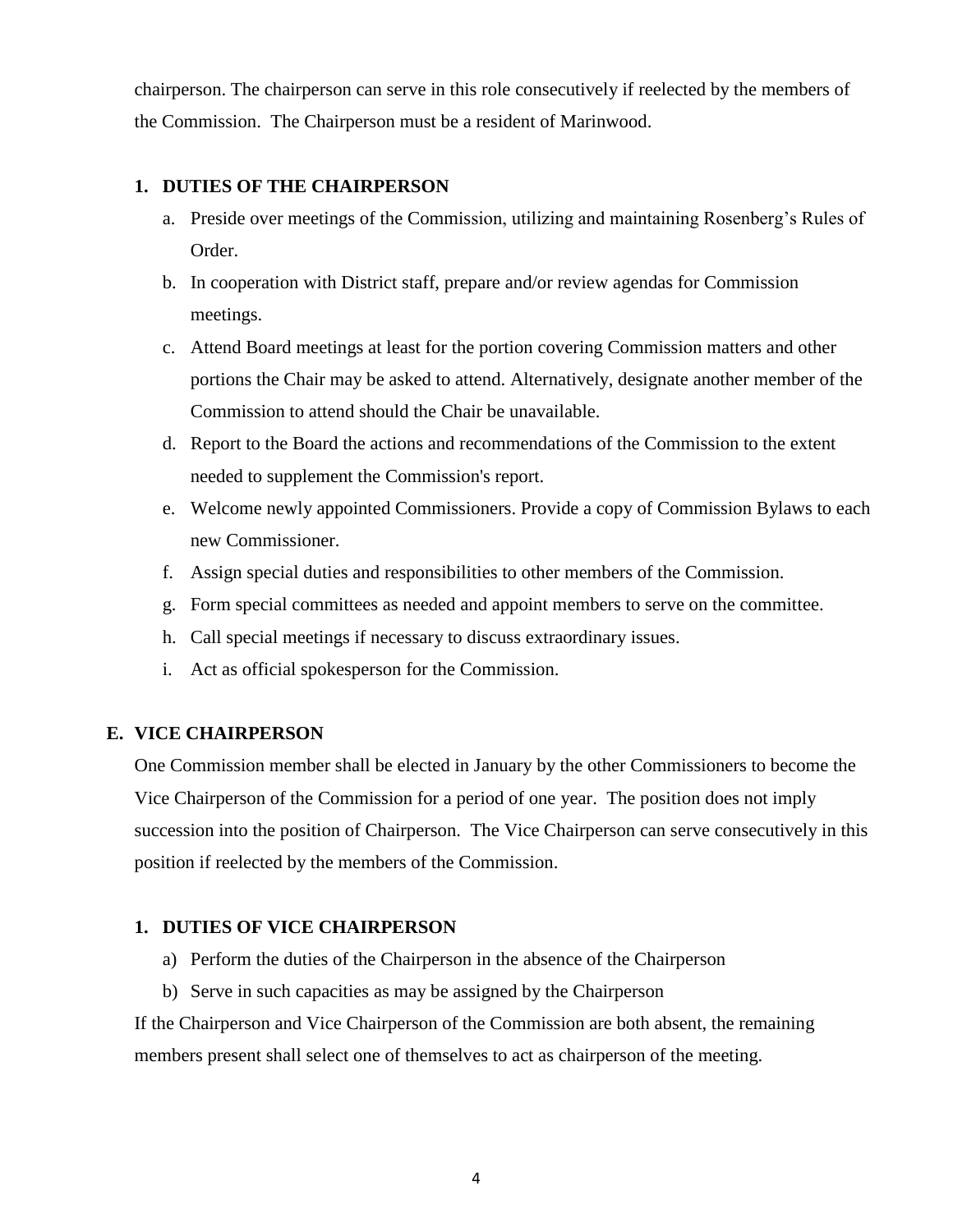## **F. LIAISON DIRECTOR**

A Liaison Director is a member of the Board appointed by the Chair of the Board at the January meeting of the Board for a period of one year. There are no term limits for the Liaison.

#### **1. DUTIES OF THE LIAISON DIRECTOR**

- a. The Liaison Director attends Commission meetings and may participate in the discussion as appropriate.
- b. The Liaison Director's principal function is to advise the Commission of official Board policy when appropriate and to inform the Board of the Commission's viewpoints and recommendations.
- c. The Liaison Director shall be available for advice and consultation with the Commission Chairperson.

# **ARTICLE V – MEETINGS**

## **A. TIME AND PLACE**

The Commission shall hold regular meetings the first Tuesday of the month at 7:00 PM in the small classroom at the Marinwood Community Center, unless otherwise necessary. Public notice of all meetings shall be given in accordance with the provisions of The Ralph M. Brown Act. The meetings shall be open to the public.

#### **B. SPECIAL MEETINGS**

Special meetings may be called by the Chairperson, by three members of the Commission, or by the Board. Public notice of all meetings shall be given in accordance with the provisions of the Ralph M. Brown Act. The meetings shall be open to the public.

## **C. COMMITTEE MEETINGS**

The time, date and location of any committee or subcommittee meeting shall be determined by the chairperson of such committee or subcommittee.

## **D. ATTENDANCE**

Commission members are required to attend all regular and special meetings. Members shall notify the Fire Chief first and if unavailable then the District Manager of any expected absence by

5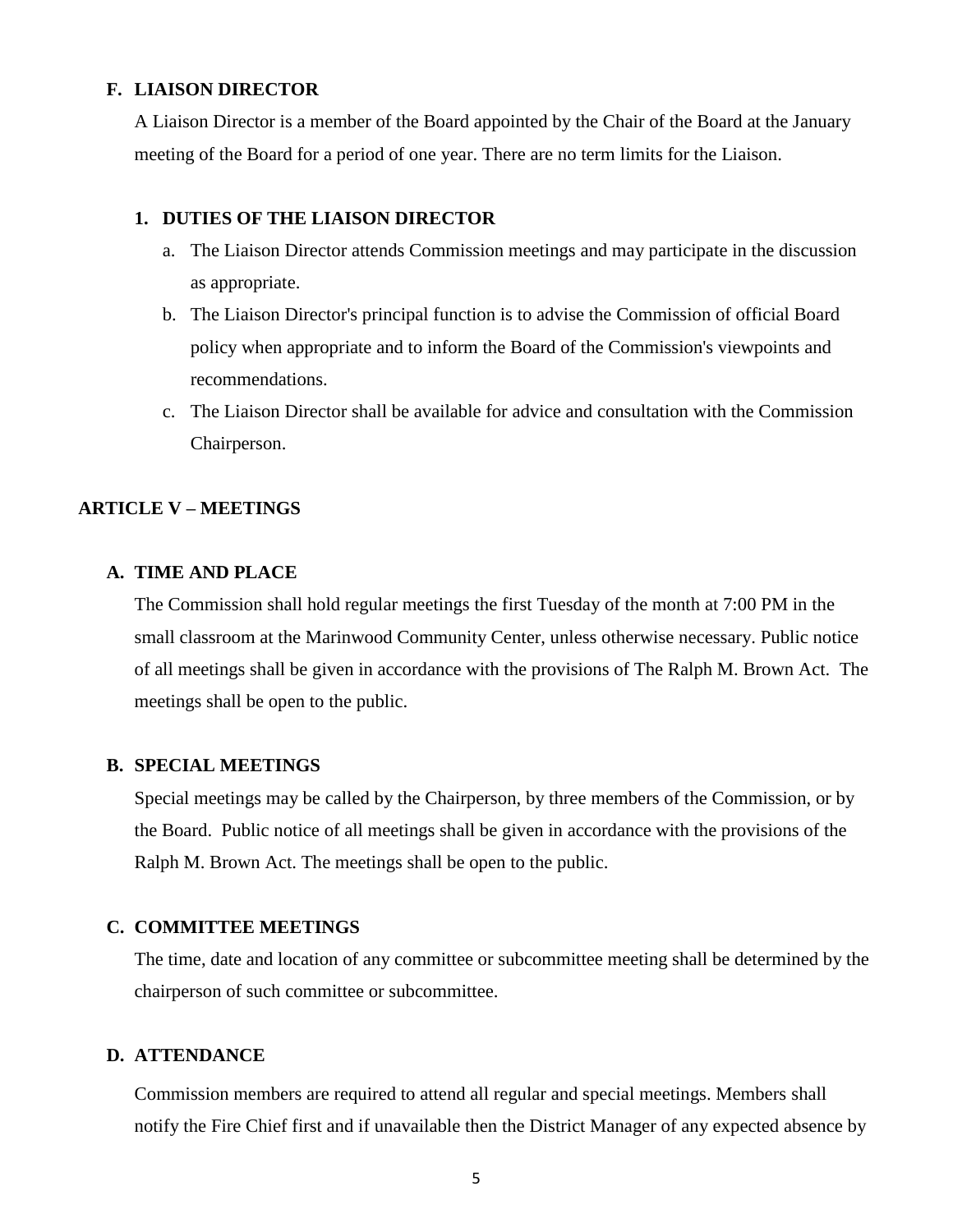5:00 p.m. the day prior to all regularly scheduled meetings. Three absences in a row, without good cause, will trigger the Chairperson's inquiry into the nature of the absence, and may trigger Commission's request to the Board to remove absent Commissioner from their duties. Absences due to extenuating circumstances are exempt. Absence with notification from a special meeting does not count towards attendance requirements. "Good cause" is defined as illness, death of family member, childbirth, or business necessity; or any family or personal event which conflicts with Commission business and is reported to the staff as indicated above (the exception is any emergency, which can be reported later.)

In addition to attending the regular monthly Commission meetings, Commissioners are encouraged to attend meetings of the Board.

# **E. AGENDA**

The agenda of the regular meeting shall be in compliance with the Ralph M. Brown Act and shall include, but is not limited to, the following:

- 1. Confirmation of a Quorum
- 2. Call to Order
- 3. Review of the Agenda
- 4. Public Comment on Non Agenda items.
- 5. Approval of the draft minutes from the prior Commission meeting
- 6. Review of the draft minutes from the last meeting of the Board
- 7. Monthly Activity and Response Report
- 8. Chief Report
- 9. Adjournment

## **F. QUORUM, VOTING AND ACTION**

The Commission acts as a body, not as individuals. A quorum consisting of a majority (3) of Commissioners is required to take any action. Action of the Commission as a whole is taken by formal vote. A simple majority will decide if action passes or fails. Each member has one vote. No member shall participate in a vote if he or she has a proprietary interest in the outcome of the matter being voted on. The alternate member shall vote only in the absence of a regular member or if a regular member has recused themselves due to a conflict of interest.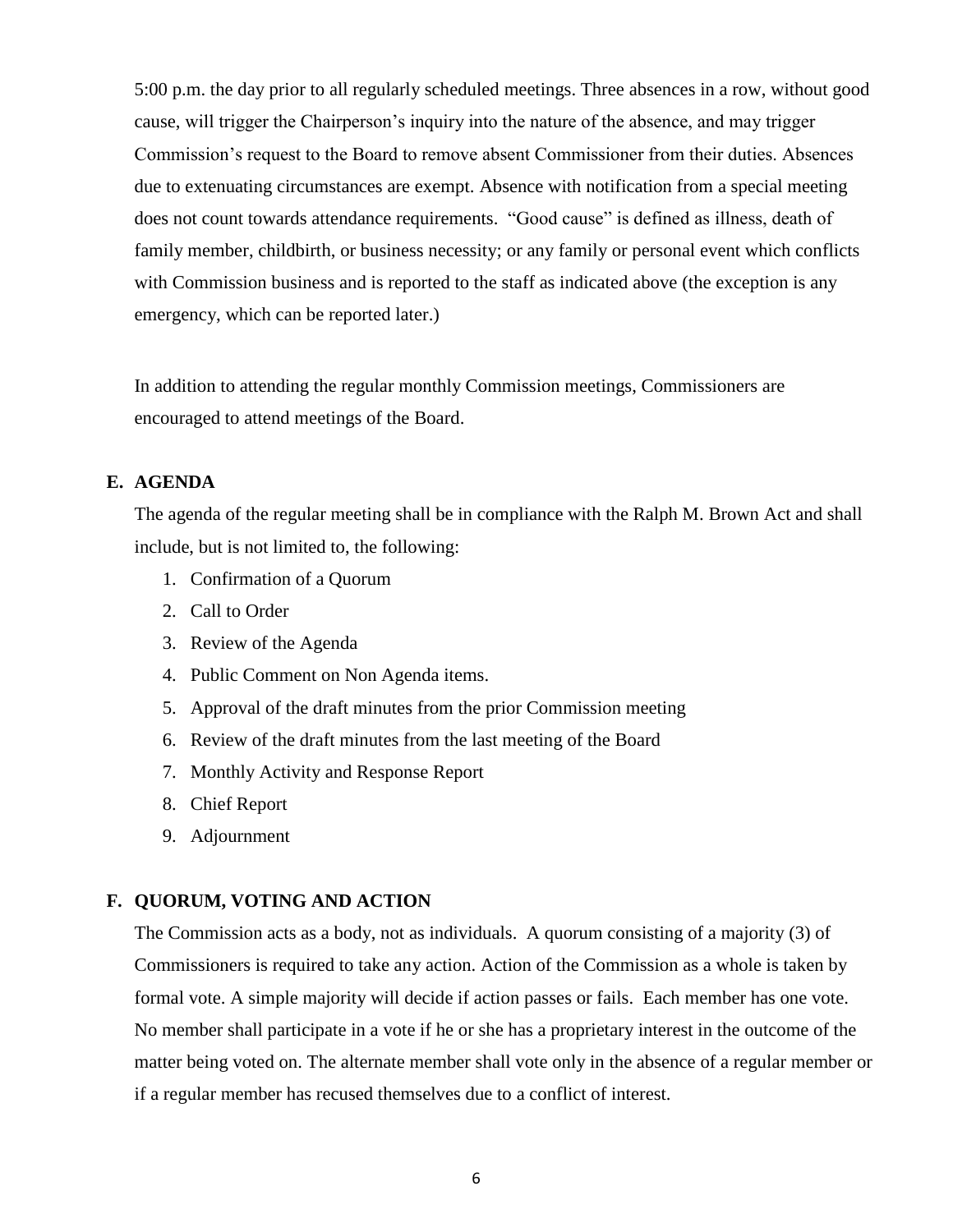# **G. PARLIAMENTARY AUTHORITY**

All proceedings of the Commission shall be conducted according to the rules contained in the most recent edition of Rosenberg's Rules of Order when these do not conflict with these bylaws.

# **ARTICLE VI – PUBLIC DECORUM**

During any public comment before the full Commission, remarks shall be addressed to the Commission, not to individual Commissioners or staff and not to the audience.

## **A. PROHIBITED ACTIONS**

The following actions are prohibited during public meetings:

- 1. Obscene, vulgar or abusive language
- 2. Shouting or yelling
- 3. Use of electronic devices, unless they are in silent mode

# **B. DISORDERLY CONDUCT**

The presiding officer shall order removed from the meeting room any person who commits the following acts in respect to a Commission meeting:

- 1. Disorderly, contemptuous or insolent behavior toward the Commission or staff or any member thereof, tending to interrupt the due and orderly course of said meeting;
- 2. A breach of the peace, boisterous conduct or violent disturbance, tending to interrupt the due and orderly course of said meeting;
- 3. Disobedience of any lawful order of the presiding officer, which shall include an order to be seated or to refrain from addressing the Commission;
- 4. Any other interference with the due and orderly course of said meeting.

# **C. CONDUCT ENFORCEMENT**

Any person removed from a meeting shall be excluded from further attendance at the meeting from which removed, unless permission to attend is granted upon motion adopted by a majority vote of the Commission. Such exclusion shall be performed by any law enforcement officers or security officers upon being so directed by the presiding officer. Any law enforcement officers or security officers at the meeting, or whose services are commanded by the presiding officer, shall carry out all orders and instructions given by the presiding officer for the purpose of maintaining order and decorum at a public meeting.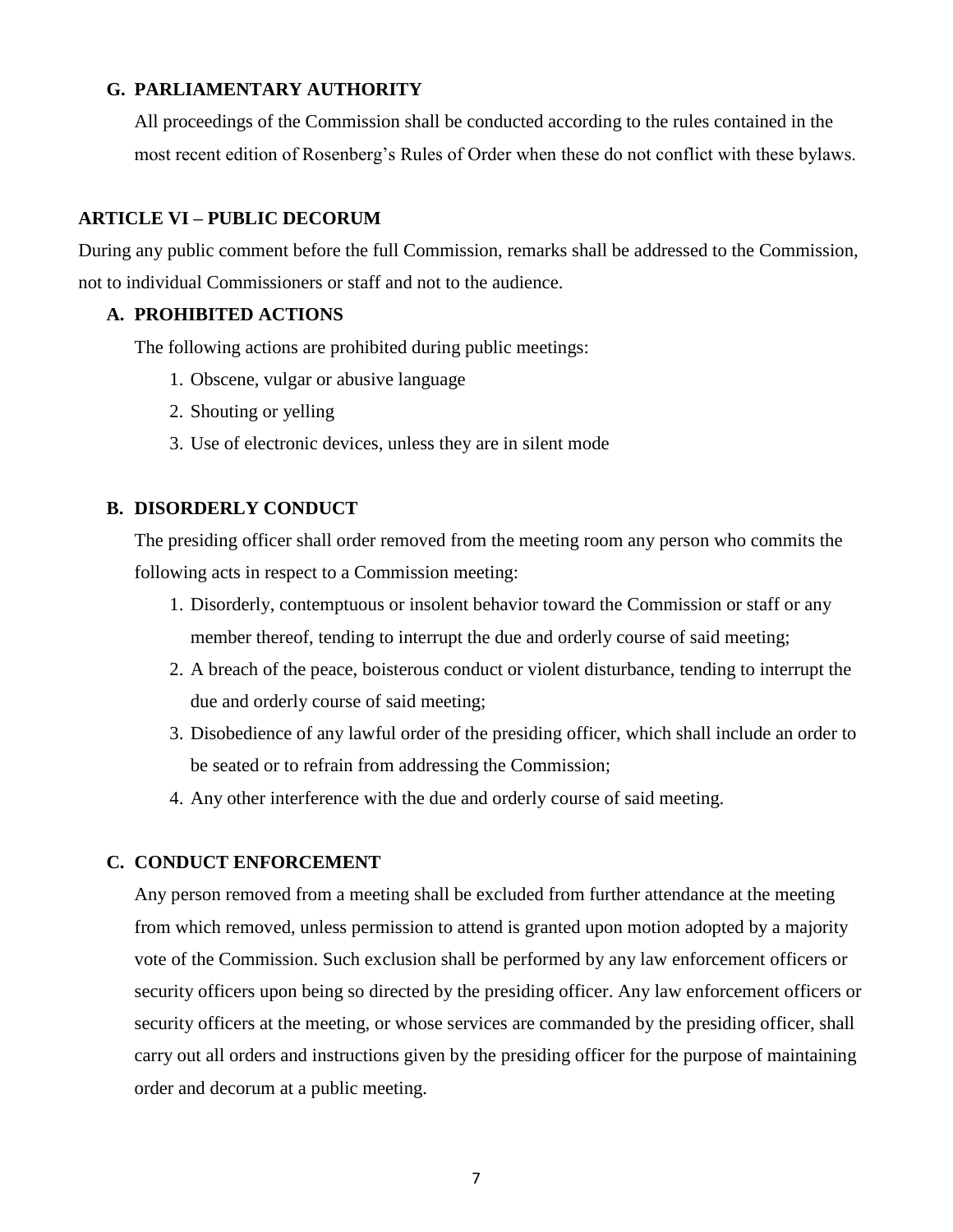## **D. LAW VIOLATIONS**

In addition to performing the removal of any person who, in the opinion of the presiding officer has violated the order and decorum of any meeting, the presiding officer may direct any law enforcement officer or officers to place such person under arrest for violation of Section 403 or Section 415 of the California Penal Code, or any other applicable law, and shall cause such person to be prosecuted. The complaint shall be signed by the presiding officer, the District Manager, or the clerk of the meeting.

## **ARTICLE VII – COMMITTEES**

The Commission shall establish additional committees, subject to Board direction and/or approval, on either a permanent (standing) or temporary (ad hoc) basis to address specific issues or concerns related to the Fire Department and public safety within Marinwood. These committees can consist of other members of the public, but cannot consist of more than two Commissioners. All permanent committees are subject to the provisions of the Ralph M. Brown Act.

### **ARTICLE VIII – COMPLIANCE**

Commission members must abide by these Bylaws and all provisions of the Ralph M. Brown Act (Government Code Sections 54950 – 54963, et seq.). The Ralph M. Brown Act is available at: <http://www.leginfo.ca.gov/cgi-bin/displaycode?section=gov&group=54001-55000&file=54950-54963>.

#### **ARTICLE IX – GOVERNING PROVISIONS; SEVERABILITY**

Any and all applicable laws of any governmental authority or agency having jurisdiction over the Commission are hereby incorporated by reference as if fully set forth herein. In the event of a conflict between such applicable law(s) and any provision of these Bylaws, the applicable law(s) shall control and such Bylaws provision(s) shall be considered null and void; provided; however, that any and all provisions of these Bylaws not so affected shall remain in full force and effect.

## **ARTICLE X – EFFECTIVE DATE AND AMENDMENTS**

These Bylaws shall be effective upon their adoption at a regularly scheduled meeting of the Board and shall supersede the "Authority and Responsibilities of the Marinwood Fire Commission" previously adopted by the Board, which may conflict with the provisions contained herein. Any member of the Commission may propose amendments to the Bylaws. The Commission by a majority vote of its